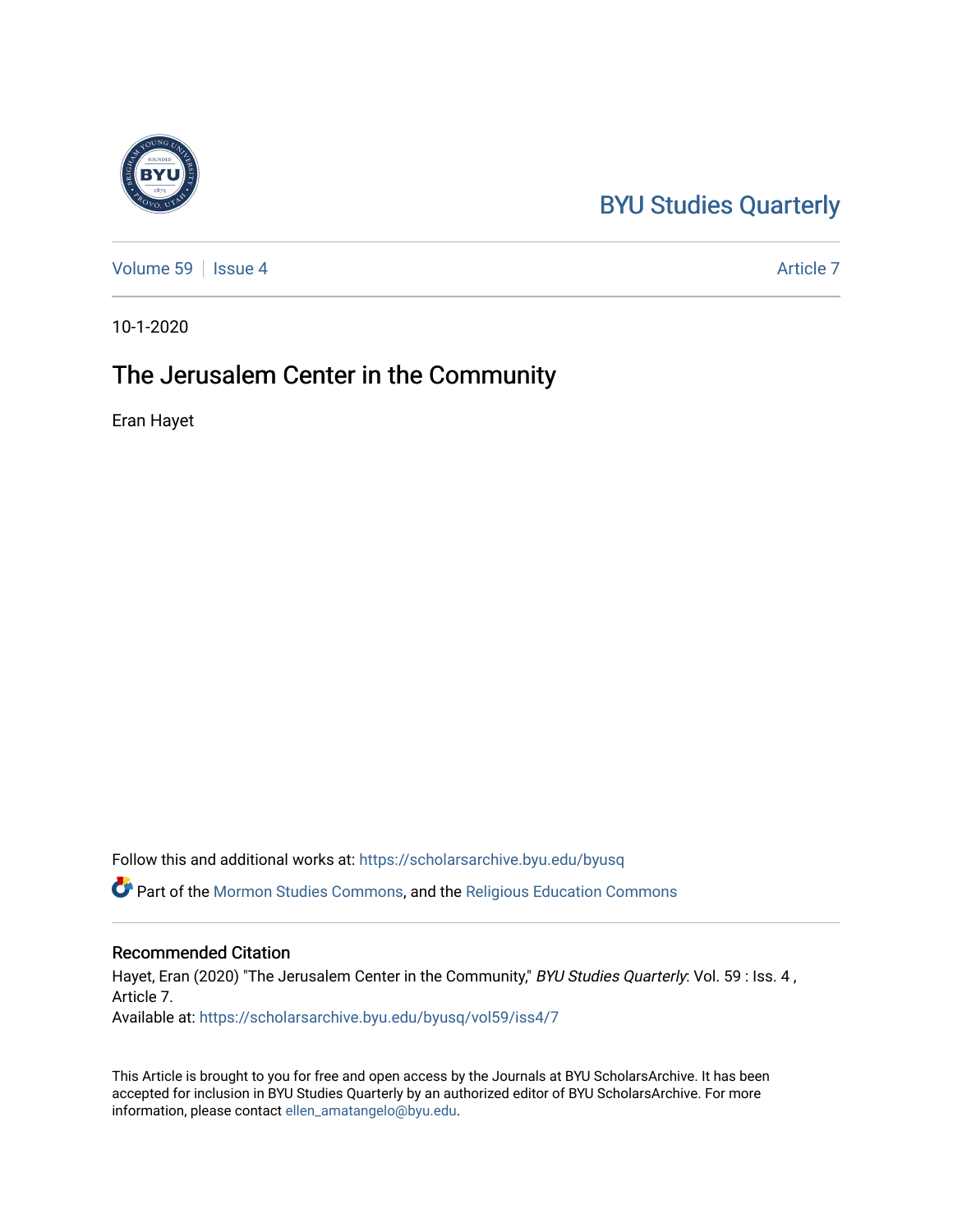## **The Jerusalem Center in the Community**

### **From Suspicion and Distrust to Acceptance and Respect**

*Eran Hayet*

It is great to be here with so many friends to celebrate this special event.<br>When I first arrived at the Jerusalem Center in 1994 and assumed When I first arrived at the Jerusalem Center in 1994 and assumed responsibility for, among other areas, the Center's security, I inherited from my predecessor a file with policies for how to deal with potential threats. Here are some of those policies:

*Procedure to evacuate the building in case of a bomb threat Procedure to deal with riots at the lower gate*

*Procedure to deal with ultra-Orthodox demonstrations at the upper gate* These were some of the challenges we had to deal with for years immediately after the opening of the Center. These rules indicated the uncertain status of the Church and Brigham Young University in Jerusalem for a long time after Mayor Teddy Kollek used his influence to obtain approval for a new home for BYU's study abroad program.

From its groundbreaking on August 21, 1984, the Jerusalem Center for Near Eastern Studies has attracted mixed feelings: a combination of sympathy, excitement, and curiosity alongside suspicion, distrust, and concern from different parts of the local communities—Israelis and Palestinians. In order to reduce opposition, mainly from Jewish ultra-Orthodox groups, BYU and the Church had contracted with Israel's leading PR firm, Gitam. For years, Gitam monitored the media, looking for mentions of the "Mormons," and produced frequent reports for the Center director.

I remember that in one of the weekly meetings (probably in the mid-'90s) I suggested we stop contracting with Gitam. I thought we had established enough connections to the local community, gained a good understanding of the Israeli and the Palestinian society and politics, and

*BYU Studies Quarterly 59, no. 4 (2020)* 61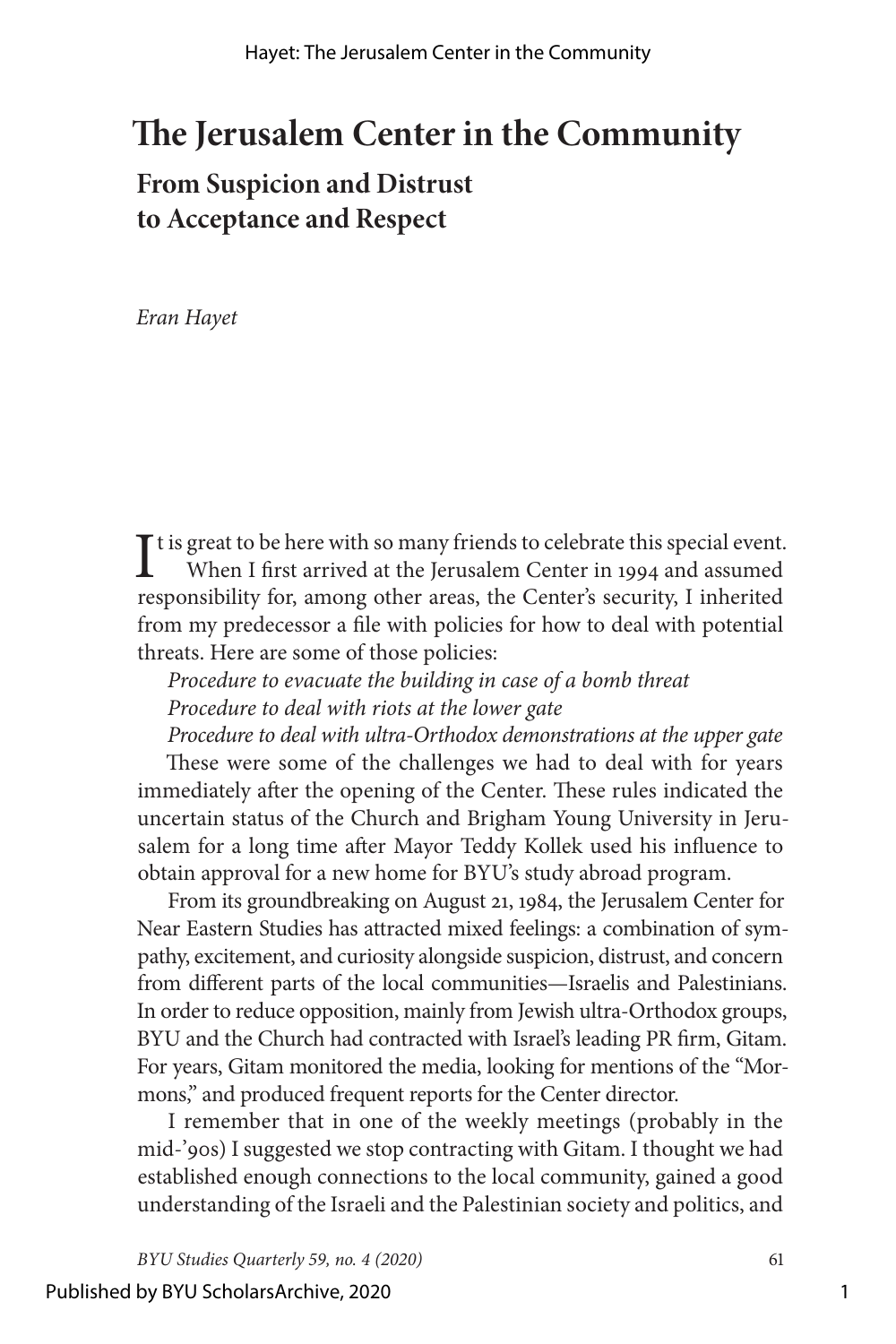developed sufficient tools to do our own monitoring and be ready to respond as needed.

Everyone wants to be liked and appreciated. In our case, however, our reputation directly impacts our security. This goes beyond the building itself; the security benefits of being known and respected accompany our students wherever they go. As a consequence, our institutional efforts as administrators and faculty are not enough. Our students are ambassadors; the way they behave, their interactions with locals, even the way they dress matters and helps us protect their safety and our good reputation. Our students are great.

What I have learned during my years as the executive director of the Jerusalem Center is that as long as we find ways to contribute to both communities—the Israeli and the Palestinian—and we do this with a low profile (with some exceptions), and as long as the nonproselytizing commitment is honored, we'll avoid opposition and maintain our reputation as a friendly and a nonthreatening institution. Our guiding principle here is being actively neutral with regard to the current conflict. By "actively" I mean reaching out to both communities alike, and by "neutral" I don't mean acting indifferent but expressing our love and care for both sides, without taking sides, being both pro-Israeli and pro-Palestinian. While this perhaps seems contradictory, it is possible if one focuses on the legitimate aspirations of both people. As I tell the students when they first land in Jerusalem, "The Jerusalem Center is located on the seam between the Palestinian and the Israeli communities of Jerusalem. It is a favored location, and we like to believe that we are a bridge between these two communities."

So, beyond words, how does the BYU Jerusalem Center contribute to the people of Jerusalem? Let me describe some of the things we do.

We hire locally, both Palestinians and Israelis. We work hard to build good morale and good relationships among the employees. This is really a model for a harmonious workforce in a community that can be very polarized. We hope we are setting a good example.

Hiring local and diverse staff benefits both the Center and the workers: it provides stable employment opportunities in the neighborhood and fosters some deep connections and friendly attitudes toward the Center. Here's a short story to illustrate this: One day our cameras spotted three young Palestinians, their faces covered, climbing the fence and up the roof, where they stuck a large Palestinian flag. Then they disappeared back into the neighborhood. While this was an act of defiance against the police and Israeli authorities and not a display of hostility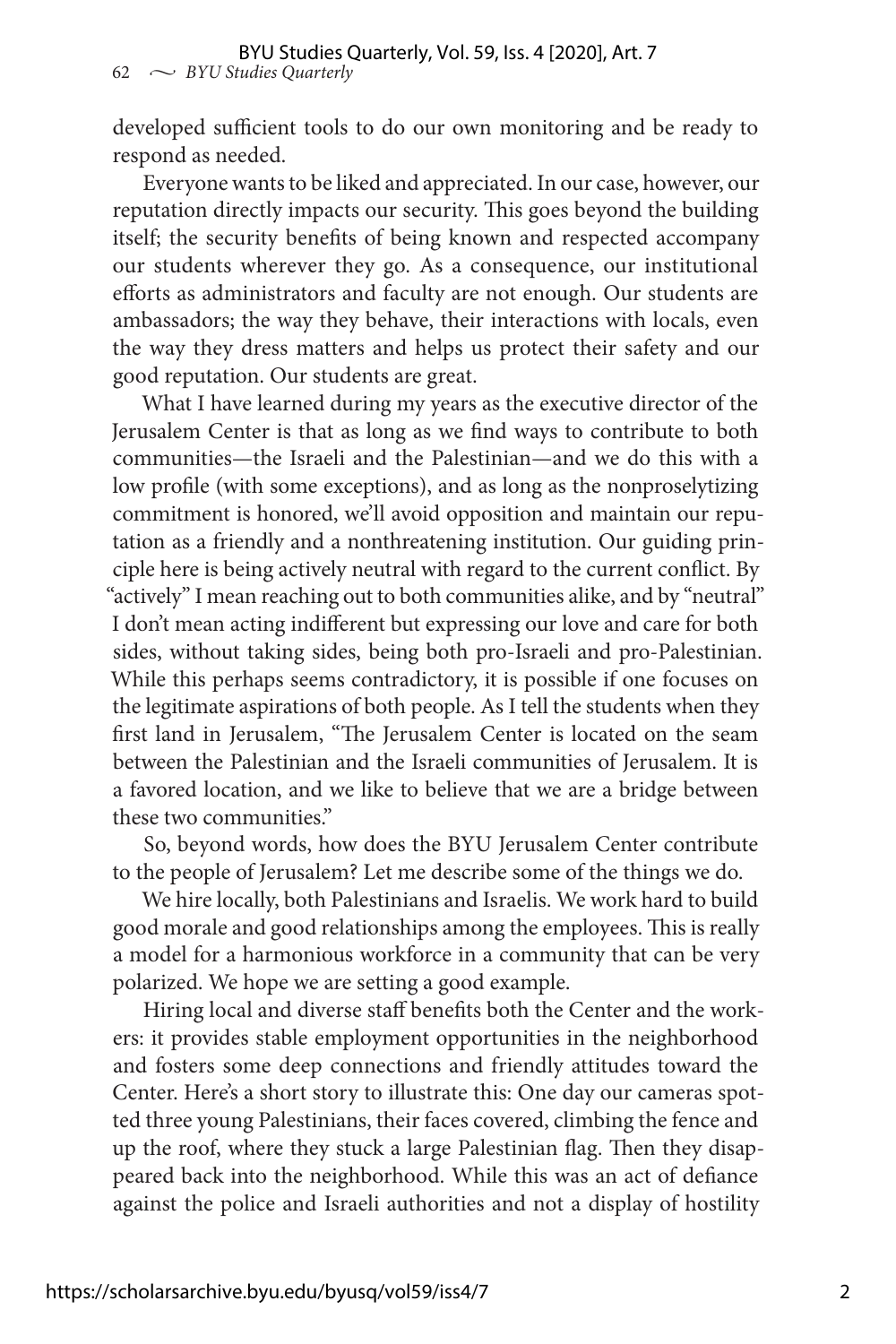toward the Center, we didn't want to be involved in that "game." Within minutes, one of our security guards, a Palestinian who lives in the neighborhood, crossed the street, identified the young men (remember, their faces were covered), and had them climb back and remove the flag. It never happened again.

An important part of our outreach is our Sunday evening classical music series. Our wonderful program includes forty-four concerts a year. Also, once a month, on Thursday nights, we have programs with jazz, ethnic, and lighter music concerts. We feature top local musicians (some of them are world famous), and we also provide a stage for promising young local musicians. People from all over the country attend these popular (and free) concerts. Occasionally we have some distinguished guests. Recently a former minister of defense came with his family to a jazz concert.

Quoting some feedback we have received from our patrons, "Wishing you success in your wonderful work. It is a great asset to the community," and "I just heard about these concerts at the BYU Jerusalem Center from the folks I sat next to at the symphony this evening, and I would be grateful to be able to attend." Here's another one: "The jazz concert on 12 September was excellent. I left feeling upbeat and happy!"

The closing concert of the year is always our students' Christmas concert. It is not as professional as the other concerts, but our fall semester students work very hard, practicing between classes and field trips, and their charm has made this one of the most popular and fun concerts of our program.

The Center is open for tours. About seven thousand visitors come every year to visit the building. They watch an introductory video, listen to a brief organ recital overlooking the Old City, and tour the grounds. Many visitors comment on the peace they feel here.

Our concert coordinator told me that last week a woman came for a tour but sat by the entrance and did not want to watch our hosting video. When they asked her why, she said, "Oh, I've already seen it three times. I'm an architect from Tel Aviv, and every once in a while when I feel very stressed at work, I drive here just to come listen to the short organ recital, see the view, and relax. So, I'm sitting here waiting for the organ to start playing."

We hold art exhibits that rotate every six months and feature local Israeli and Palestinian artists. A couple of years ago, we hosted the opening event and the central exhibit of a Jerusalem art festival. One of our visitors was Nechama Rivlin, the First Lady of Israel (who recently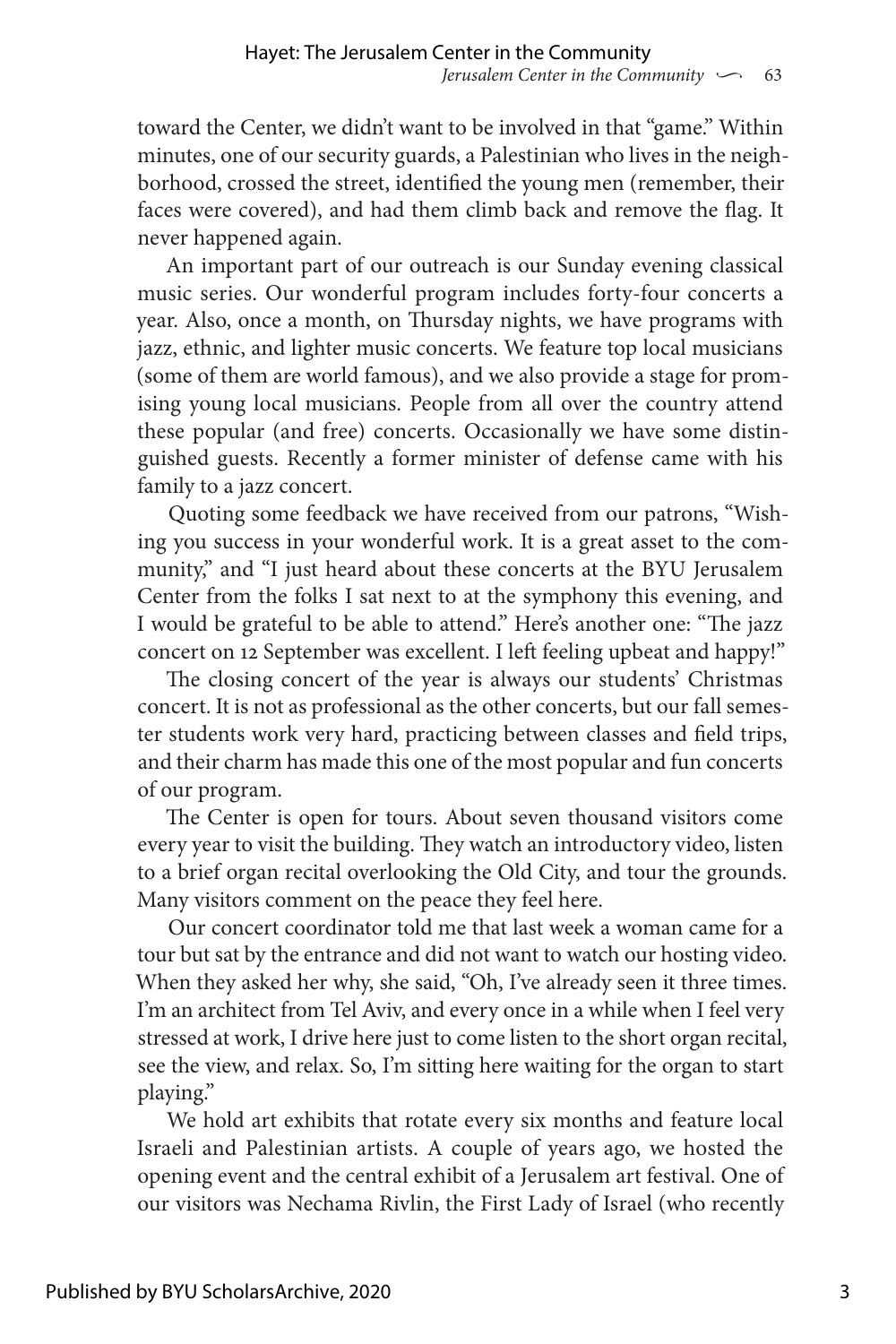passed away). Following her visit, she posted the following review about the exhibit and the Center on the official presidential Facebook page:

Hello everyone and Happy Holidays,

We will dedicate the second candle of Chanukah, which we will light tonight, to an exhibition that is currently on display in Jerusalem. In a rare architectural structure on the slopes of Mount Scopus, designed by architects David Resnick and Frank Ferguson, lies the Jerusalem Center for Near Eastern Studies—or the Mormon University, as it is commonly referred to. This is a beautiful corner where you can view Jerusalem from every window, hall and balcony, and even attend a free concert every Sunday.

Since the end of October, the Jerusalem modern art festival, celebrating its tenth anniversary, has on display in the wonderful building this exciting exhibit. It is highly recommended.

We hold an annual Christmas tree lighting event. Last year about four hundred people attended a celebration of light and music, including students, our employees' families, people from the Christian community, and also Jewish and Muslim friends of the Center.

As part of our outreach to our neighbors, we have opened the Center to select events and organizations. For example, the a-Tur high school on the Mount of Olives regularly holds their graduation ceremonies in the auditorium. Two years ago, the board of trustees of the Hebrew University approached us and asked to hold their gala celebration of the one hundredth anniversary of the founding of the Hebrew University at the Jerusalem Center, rather than at their campus just above us. In addition, earlier this year we hosted another event sponsored by the Hebrew University—a concert for the 20th Congress of the International Association of Hispanists.

Over the years, the Jerusalem municipality, together with the Ministry of Education, has held numerous workshops and conferences for school principals and teachers in the Center. The former Mayor Nir Barkat attended some of them. Ayman Jebara is a former school principal, currently a director of a department in the Ministry of Education and a local part-time faculty member at the Center who teaches our students Arabic. Mr. Jebara tells me that the common feeling among his colleagues is that the Center, which was in the past estranged, has become a home for the East Jerusalem community in the most beautiful part of the city.

For the past thirty years, BYU has provided three full-ride scholarships per year to Palestinian students. Tawfic Alawi, the Center's associate director, and the academic associate director (currently Dr. Frank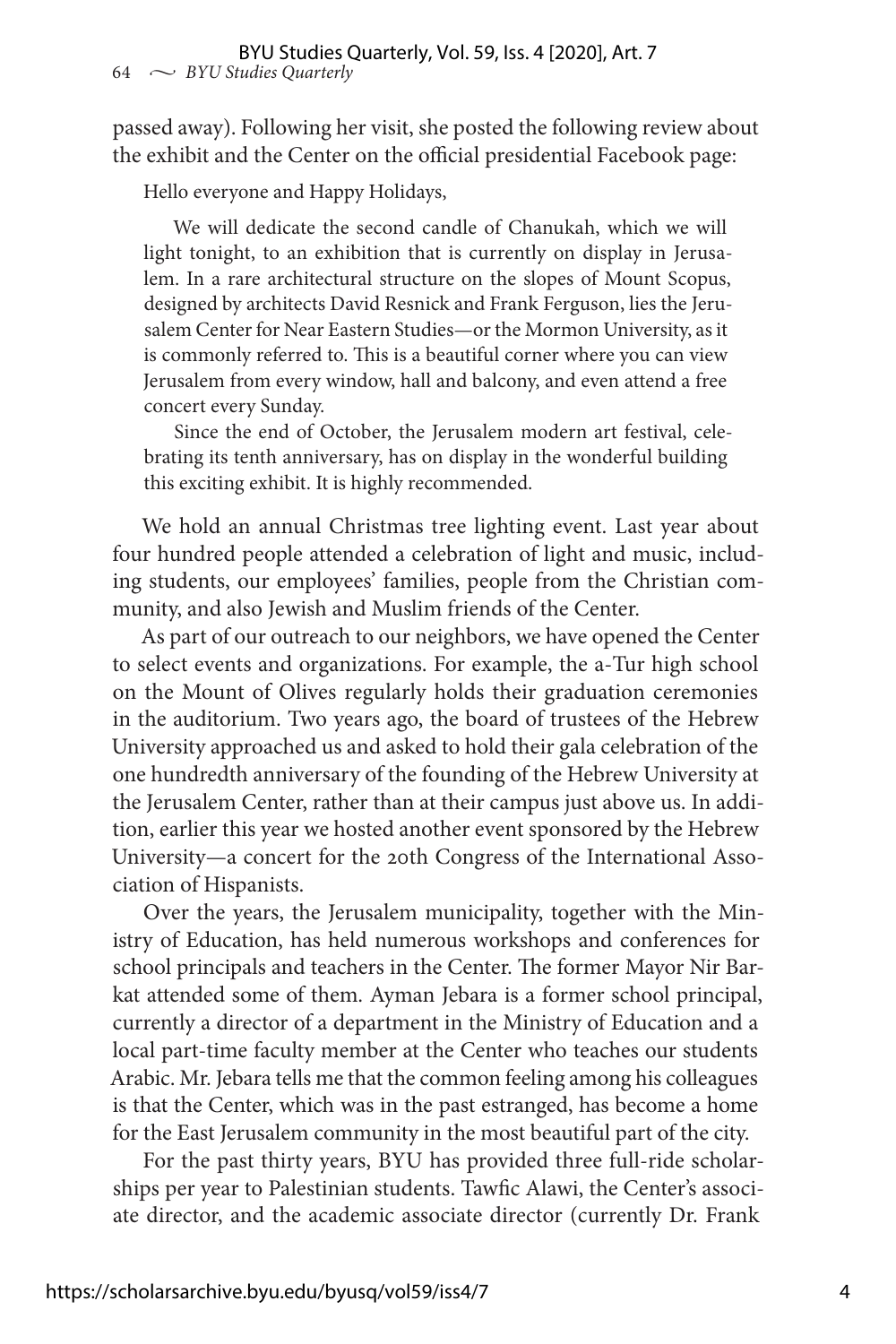Judd) interview and evaluate the candidates and choose some very bright young men and women who later graduate from BYU and in many cases develop successful careers back in their community.

The Center provides humanitarian aid, sometimes in partnership with LDS Charities, to programs like Helping Babies Breathe and the Neonatal Resuscitation Program and some independent initiatives. We have a volunteer couple who reaches out to different NGOs, dealing mostly with disabled and needy people. Every semester our students assemble 10,000–15,000 school or hygiene kits for distribution in the community.

In the past few years, we have shifted some of our efforts and funds to support extracurricular education and sports projects in the local community, including donating equipment to a taekwondo club and equipment to open new youth robotic centers. We also cosponsor and support the "Runners for Peace" annual race—a joint Israeli-Palestinian jogging group. We fund basic swimming lessons—or, better said, "how not to drown lessons"—for Palestinian kids in a pool in West Jerusalem (some of these kids are from a refugee camp in East Jerusalem). We've now held seven courses, and for me to visit the pool and help some of them adjust their goggles and to see the light in their eyes was a very special moment. At the end of each course, the kids come to the Center for a short ceremony. Some of you may know I have some personal interest in swimming; however, these are not just swimming lessons. For these kids, this is quality time combined with discipline and, more importantly, for some of them an alternative to being on the streets of some very problematic neighborhoods. These are just a few of our activities reaching out to the community in an effort to be good neighbors, good citizens, and good people.

I'm not naïve enough to think that we don't have potential challenges. Occasionally we still encounter some suspicion and distrust, but as the following cases will show, we have the positive reputation and the needed connections and tools to deal with crisis situations when they occur.

Several years ago, we hosted a workshop for social workers. A few days before the event, the organizers told us that they might have to cancel since some of the participants were ultra-Orthodox women, who just realized that they would be coming to the "Mormon University." We suggested that before they cancel, they check with their rabbis and ask their approval, which they did. The rabbis approved, and the workshop took place.

In 2009, we dealt with the only case that we know about where there was supposedly a breach of the nonproselyting agreement. This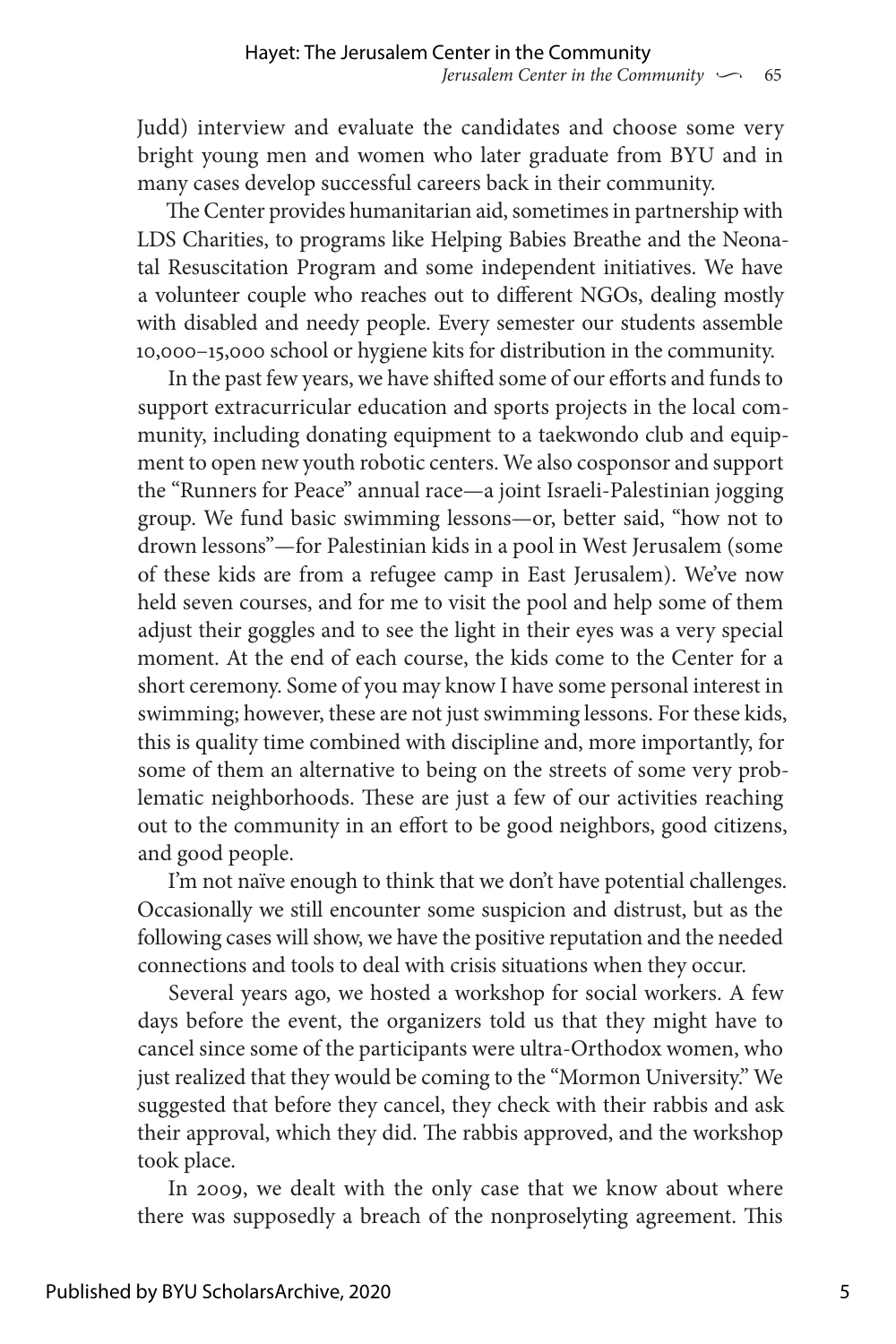was reported in a local newspaper by a rabbi, leader of an organization called Yad L'Achim, whose agenda is to monitor and fight missionary groups. This is the same organization that held the large demonstrations against the building of the Center and for which we had a specific security policy, as I mentioned in my opening. This rabbi claimed that one of the local Church members had been engaging in missionary activity. We contacted the rabbi and protested his aggressive approach but also assured him that the university and the Church were honoring their commitments. Soon afterward, we discovered that the Church's name had been removed from Yad L'Achim's long "watch list" of missionary groups. It's not that we need their approval, but it was good to finally remove this radical group from our list of challenges by simply honoring our commitments not to them but to the state of Israel.

And here is one last story from more recent days (September 10, 2018), this time from the Palestinian side. My day started with a WhatsApp message from Tawfic Alawi about a front-page headline on *Al Quds,* which is the leading Palestinian Arabic language newspaper in Jerusalem: "Settlers and Mormons Burst into Al-Aqsa Mosque." The first paragraph of the article elaborates that the Waqf (the Muslim entity that controls Al-Aqsa) reported that 230 settlers together with 72 "Mormons" burst into the Mosque compound under the leadership of ultra-right Israeli Minister of Agriculture Uri Ariel. The article went on to say that the Mormons have a center on the Mount of Olives. It also noted that one of the members of the group gave a bottle of wine as a gift to one of the policemen at the entrance, "thereby desecrating the holy place." The article also reported that the Waqf had sent a letter protesting the provocation by "the settlers and the Mormons" to the Hashemite Kingdom of Jordan, which nominally controls the Dome of the Rock and the Al-Aqsa compound.

Tawfic concluded his message to me, "DISASTER!"

I asked Tawfic to investigate, and he did. It turned out that a few of our students (probably seven or eight) visited the area that morning and were, without really knowing what was going on, in line with the settlers and an evangelical group, both led by the far-right minister of agriculture. The settler and evangelical group was boisterous, and at some point one of the local guards asked who they were, and the only response was from one of the students who said, "We're Mormons," thinking he was speaking only for the small group of students with him. With this innocent response, the entire evangelical group was labeled "the Mormons," and the provocative, political efforts of the group was associated with "the settlers and the Mormons."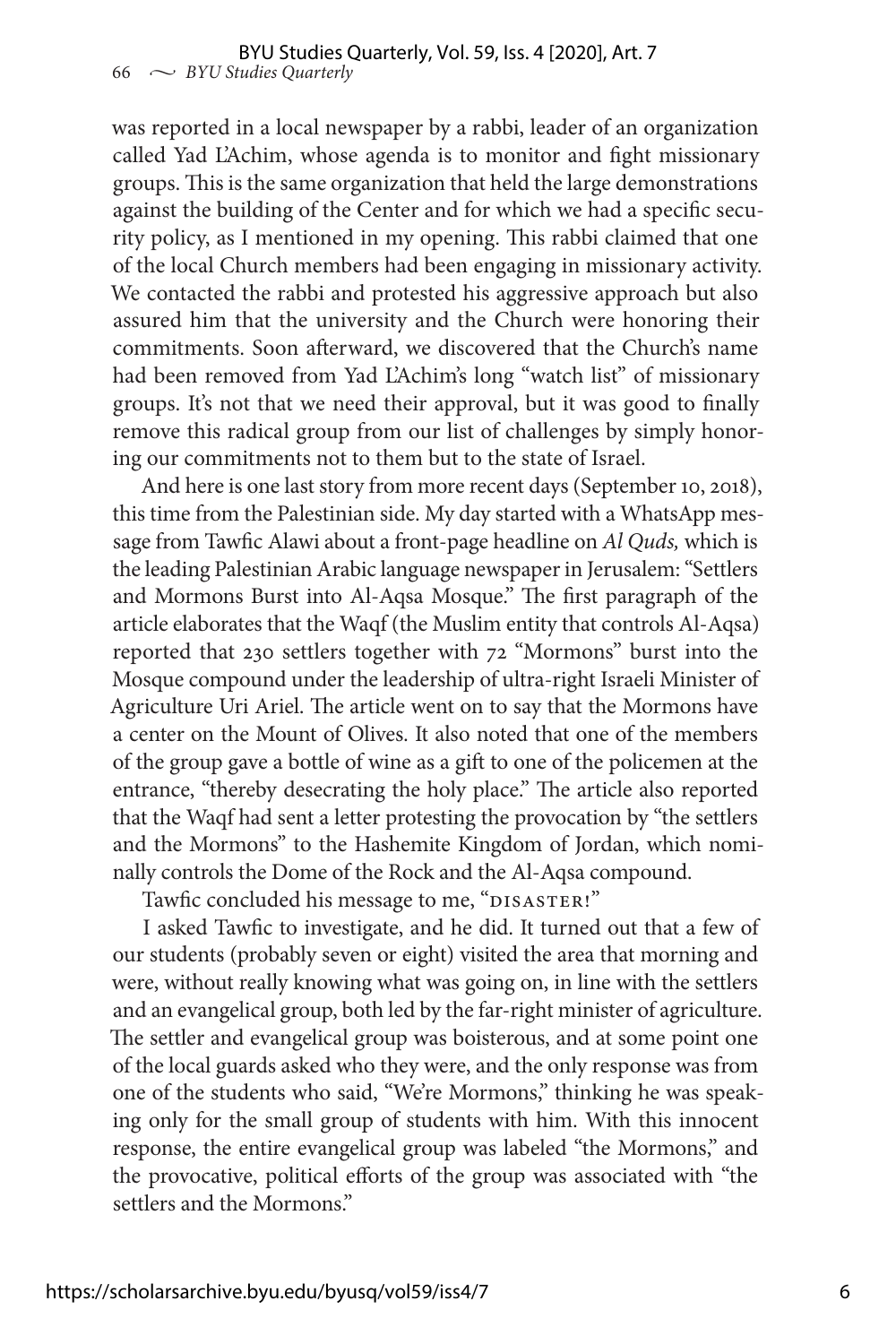Tawfic was able to fix this by contacting the reporter and publishing a clarification that we are not taking sides. Through his contacts, he also explained the misunderstanding to the head of the Waqf, who later sent a clarification to Jordan. Based on the reputation of the Center, there was sufficient goodwill that all of these people were willing to listen. This whole event ended in a positive way and resulted in establishing a closer relationship with the Waqf. For his contribution to the resolution of this incident, Tawfic received the exceptional performance award from BYU.

One final comment to conclude: this may sound like a cliché, but everyone who has been involved with the Jerusalem Center for Near Eastern Studies, or has even just visited briefly, says that there's something special about this place, and they don't refer exclusively or primarily to its unique location.

We hear this repeatedly.

It is mostly about the spirit of the people: our local workers with their endless care and devotion, our volunteer couples who make every visitor feel like a VIP, our BYU faculty and students with their respectful approach to the people of Jerusalem. These have a huge impact on the community. This spirit is what brought us to where we are today: accepted and respected.

I believe, as I tell our students when they first arrive in Jerusalem, that today the Center is a very respected institution in Jerusalem (and actually in the whole Holy Land) with many good friends in both the Israeli and the Palestinian communities. I ask them to help me and my associates to be part of this ongoing effort.

On a more personal note, for more than twenty-five years I have been working under the remarkably savvy and insightful leadership of Dr. Jim Kearl and with many good people in Jerusalem and here in Provo. For that I'm very grateful.

Eran Hayet was born in 1964 and spent his early childhood in Kibbutz Ga'aton, in the northwest part of the Galilee. He lived in Chile from age seven to nine and Panama from age eleven to fifteen before returning to Jerusalem to complete high school. Following high school, Hayet served as an officer in the Israeli Air Force for five years and then studied international relations and Latin American studies at the Hebrew University of Jerusalem. While at Hebrew University, he worked as a parliamentary aide at the Knesset. From 1990 to 1993, he was the spokesperson for the Peace Now movement. In 1994, he became the facilities manager at BYU's Jerusalem Center, and in 2002, he was appointed to his current position as executive director of the Center.